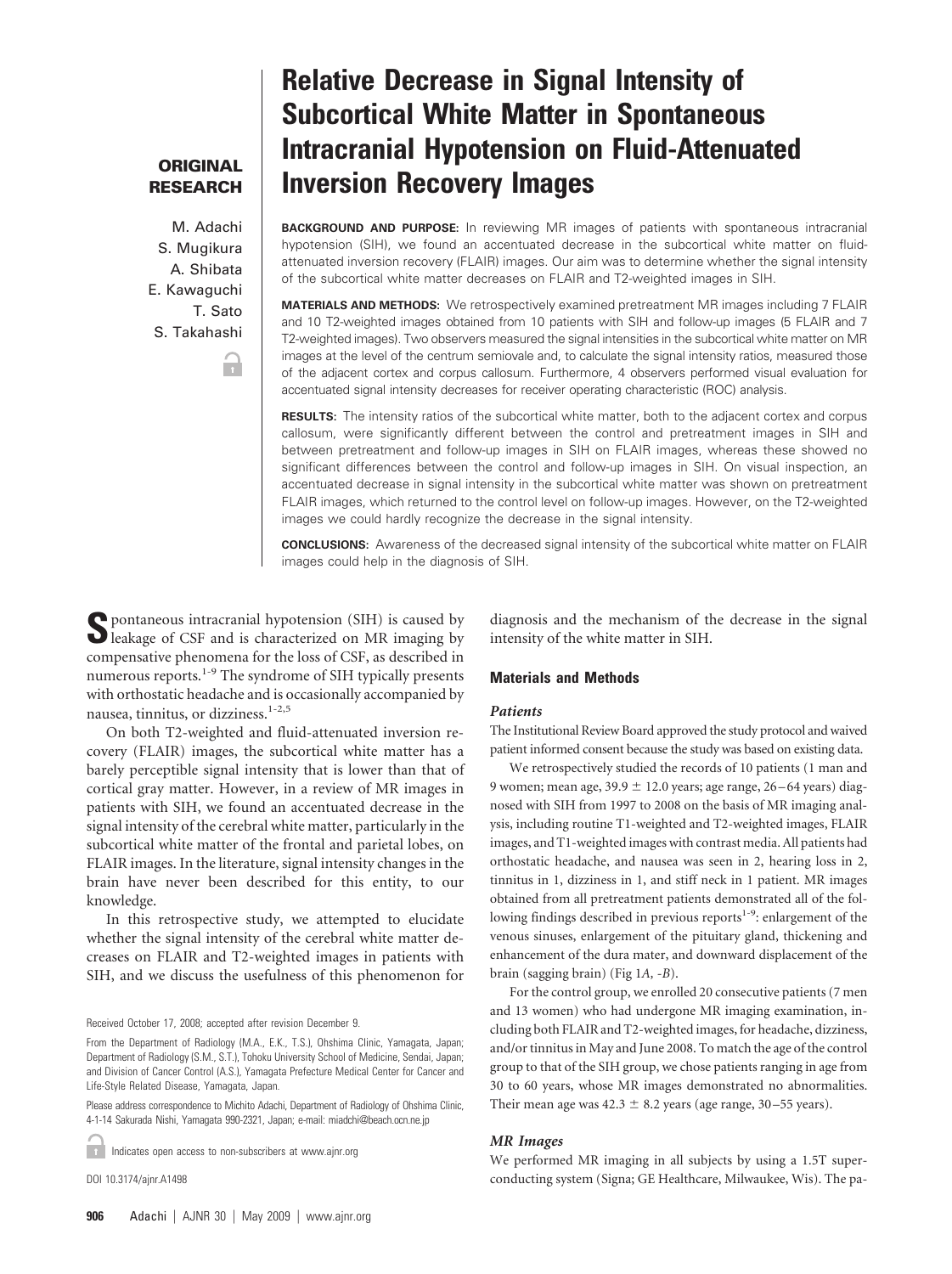

**Fig 1.** *A*, A T1-weighted axial image from a 30-year-old woman (case 1) after administration of intravenous contrast media shows diffuse dural thickening and enhancement (*arrows*). *B*, A T2-weighted sagittal image from case 1 after administration of intravenous contrast media shows enlargement of the pituitary gland (*white arrow*), enlargement of the straight sinus (*black arrow*), and downward displacement of the brain or "sagging brain" associated with flattening of the pons with obliteration of the prepontine cistern (*arrowheads*), indicating a diagnosis of SIH.

**Fig 2.** *A*, A FLAIR image from case 1 demonstrates the regions of interest to measure the signal intensity set in the subcortical white matter and adjacent cortex in the middle frontal gyrus and inferior parietal lobule. *B*, A FLAIR image from case 1 demonstrates the region of interest to measure the signal intensity set in the corpus callosum (splenium).

rameters of plain T1-weighted imaging and T1-weighted imaging with contrast media (intravenous administration of 0.1 mmol/kg of gadopentetate dimeglumine, Magnevist; Bayer-Schering Pharma, Osaka, Japan) were as follows: TR, 520 ms; TE, 15 ms; FOV,  $24 \times 24$ cm; section thickness, 7 mm; section gap, 2 mm; matrix,  $512 \times 256$ ; and NEX, 2. The parameters of T2-weighted imaging with use of a fast spin-echo sequence were as follows: TR, 4000 ms; TE, 102 ms; FOV,  $24 \times 24$  cm; section thickness, 7 mm; section gap, 2 mm; matrix,  $512 \times 256$ ; NEX, 2; and echo-train length, 12. The parameters of FLAIR imaging were as follows: TR, 8004 ms; TE, 139 ms; TI, 2000 ms; FOV,  $24 \times 24$  cm; section thickness, 7 mm; section gap, 2 mm; matrix,  $256 \times 256$ ; and NEX, 1.

Pretreatment MR imaging in the10 patients with SIH included 7 FLAIR images and 10 T2-weighted images in all. The duration from onset to pretreatment MR imaging ranged from 1 to 90 days (mean,  $27.4 \pm 28.7$  days) in FLAIR imaging and from 1 to 90 days (mean,  $26.4 \pm 24.8$  days) in T2-weighted imaging.

Follow-up MR imaging was obtained in 7 patients with SIH (5 FLAIR images and 7 T2-weighted images) when headache faded and other symptoms were relieved, and MR imaging findings for SIH, especially enhancement of the dura mater, disappeared completely. The interval between pretreatment and follow-up MR imaging ranged from 76 to 326 days (mean, 171 days) in FLAIR imaging and from 31 to 326 days (mean, 137 days) in T2-weighted imaging. None of the patients who were followed up with MR imaging underwent surgical treatment of blood patch.

#### *Measurement of Signal Intensity*

We focused on the FLAIR and T2-weighted images at the level of the centrum semiovale and measured the signal intensities of the subcortical white matter of the bilateral middle frontal gyri and inferior parietal lobules. To calculate the ratio of the signal intensity of the subcortical white matter to the adjacent cortex, we measured the signal intensities of them by using a region of interest with a fixed area  $(0.1 \text{ cm}^2)$ , which was carefully set to locate exclusively within the subcortical white matter and cortical gray matter, respectively, on the monitor (Fig 2*A*). Furthermore, to ensure the quantitative comparison, we also measured the signal intensities of the corpus callosum (splenium) by using a region of interest with the same fixed area as above to calculate the ratio of the signal intensity of the subcortical white matter to it (Fig 2*B*).

In both the patient and control groups, we calculated the ratios of the signal intensity of the subcortical white matter to that of the adjacent cortex and to that of the corpus callosum. We then calculated the mean ratio among the 4 regions in all MR imaging studies. The measurements were performed by 2 observers (a radiologist with 22 years of experience and a radiologic technologist with 7 years of experience in MR imaging) independently. For statistical analyses, after calculat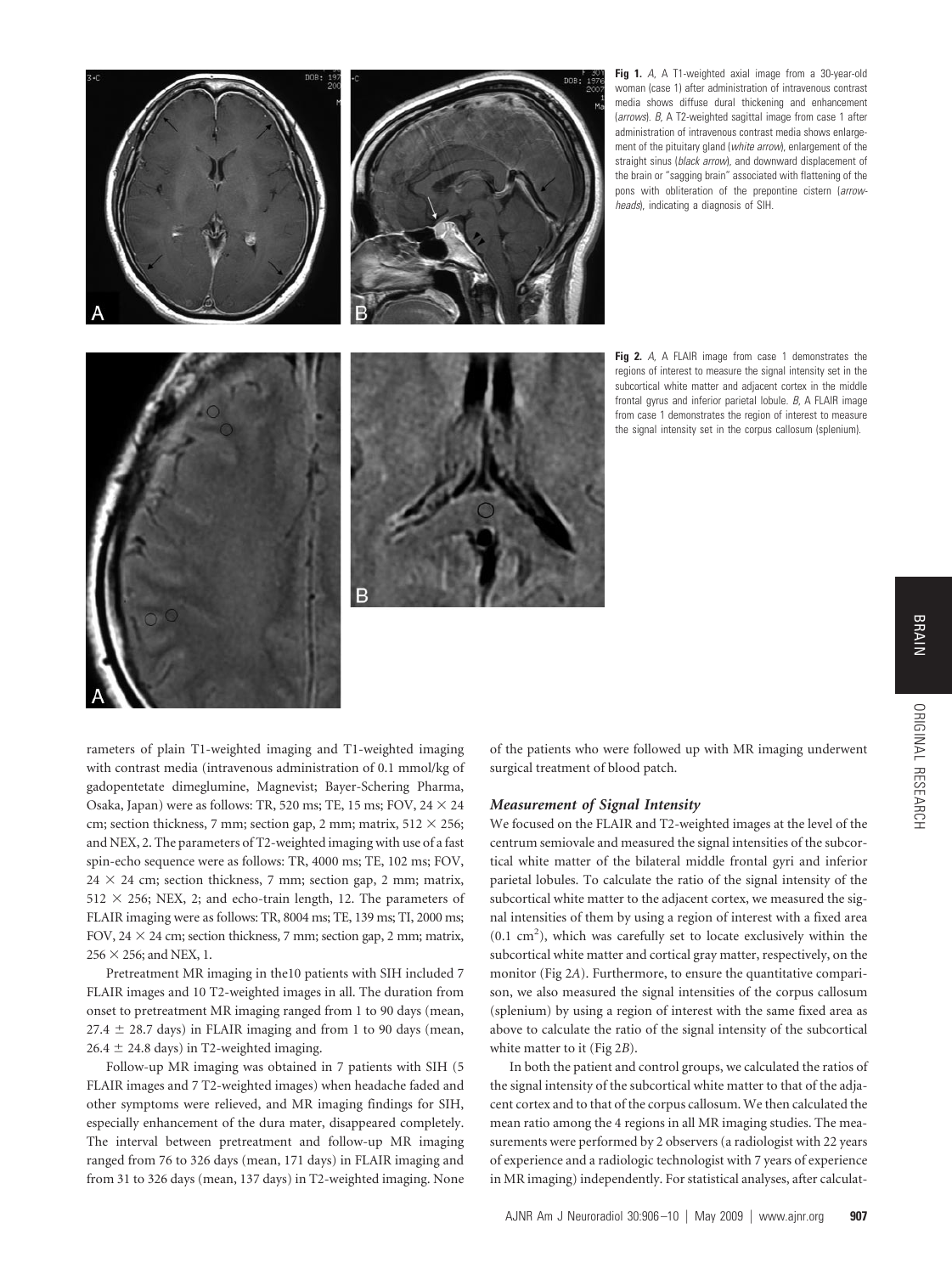ing a concordance rate between the 2 observers, we used the mean values between them.

### *Visual Evaluation*

On all the FLAIR and T2-weighted images from the pretreatment and follow-up series from the patients and control subjects, the signal intensity in the subcortical white matter was visually inspected by 4 observers at the level of the centrum semiovale. For this evaluation, the 4 observers used a scale involving 4 visual rating scores for the low-intensity zone in the subcortical white matter: grade 4, lowintensity zone seen in the subcortical white matter of almost all gyri; 3, low-intensity zone in that of half the number of gyri or more; 2, low-intensity zone in that of less than half the number of gyri; 1, low-intensity zone hardly seen.

The observers included 2 radiologists with 14 and 22 years of experience and 2 radiologic technologists with 7 and 12 years of experience in MR imaging. They had no previous knowledge of the diagnosis or of any of the clinical information of the subjects, and they independently evaluated the FLAIR and T2-weighted images separately. The images from the pretreatment and follow-up series from the patients and control subjects were mixed and ordered in a random fashion. To evaluate the usefulness of FLAIR and T2-weighted imaging for the detection of SIH in visual evaluation, we used receiver operating characteristic (ROC) analysis. For the ROC analysis, we calculated mean visual rating scores among the 4 observers in each case and used the scores rounded off.

## *Statistical Analyses*

In measurements of signal intensities, we calculated the Kendall coefficient of concordance between 2 observers before calculating the mean values between them. Using an unpaired *t*test, we compared the mean ratios of the subcortical white matter signal intensity with that of the adjacent cortex and those with that of the corpus callosum between the control and pretreatment SIH groups, and between the control images and follow-up images obtained from the patients. We performed comparison between pretreatment MR images and follow-up MR images in the patients with SIH by using the Wilcoxon matched-pairs signed-rank test. (In only this comparison, we used SIH patients in whom we could obtain both pretreatment and follow-up images.) Statistical significance was established at the *P* .05 level. For visual evaluation, we also used ROC analysis and calculated areas under the ROC curves.

## **Results**

#### *Measurement of Signal Intensity*

**The Signal Intensity Ratio to the Adjacent Cortex.** The Kendall coefficient of concordance between the observers was 0.93 in control FLAIR images, 0.93 in pretreatment FLAIR images, and 0.90 in follow-up FLAIR images; and 0.93 in control T2-weighted images, 0.69 in pretreatment T2-weighted images, and 0.86 in follow-up T2-weighted images.

The mean ratios of the signal intensity of the subcortical white matter to that of the adjacent cortex on FLAIR images were  $0.823 \pm 0.032$  in the control images,  $0.788 \pm 0.026$  in the pretreatment images, and  $0.828 \pm 0.027$  in the follow-up images; those on T2-weighted images were  $0.768 \pm 0.033$  in the control images,  $0.744 \pm 0.023$  in the pretreatment images; and  $0.770 \pm 0.027$  in the follow-up images.

On FLAIR images, the unpaired *t* test revealed a significant

difference in the signal intensity ratio between the control images and the pretreatment images in patients with SIH (*P* .01), but no significant difference was observed between the control images and follow-up images in the patients  $(P = .77)$ . The Wilcoxon matched-pairs signed-rank test revealed a significant difference in that ratio between the pretreatment images and the follow-up images in the patients ( $P = .04$ ).

In the case of the T2-weighted images, the ratio of the signal intensity between the control images and the pretreatment images in the patients with SIH revealed a significant difference  $(P = .03)$ ; however, no significant difference between the control images and follow-up images in the patients  $(P = .92)$ . The Wilcoxon matched-pairs signed-rank test revealed a significant difference in the ratio between the pretreatment images and the follow-up images in patients with SIH  $(P = .03)$ .

**The Signal Intensity Ratio to the Corpus Callosum.** The coefficient of concordance between the observers was 0.88 on the control FLAIR images, 0.90 on the pretreatment FLAIR images, and 0.79 on the follow-up FLAIR images; and 0.93 on control T2-weighted images, 0.95 on pretreatment T2 weighted images, and 0.99 on follow-up T2-weighted images.

The mean ratios of the signal intensity of the subcortical white matter to that of the corpus callosum on FLAIR images were 1.021  $\pm$  0.058 on control images, 0.959  $\pm$  0.049 on pretreatment images, and  $1.002 \pm 0.030$  on follow-up images, and those on T2-weighted images were  $0.948 \pm 0.060$  on control images,  $0.983 \pm 0.067$  on pretreatment images, and  $0.984 \pm 0.068$  on follow-up images.

On FLAIR images, the unpaired *t* test revealed a statistically significant difference in the signal intensity ratio between the control images and the pretreatment images in patients with SIH  $(P = .02)$ , but no significant difference was observed between the control images and follow-up images in these patients ( $P = .34$ ). The Wilcoxon matched-pairs signed-rank test revealed a significant difference in that ratio between the pretreatment images and the follow-up images in patients with SIH  $(P = .04)$ .

On T2-weighted images, there were no statistically significant differences in the ratio of the signal intensity between the control images and the pretreatment images in patients with SIH ( $P = .19$ ) or between the control images and follow-up images in these patients ( $P = .25$ ). The Wilcoxon matchedpairs signed-rank test revealed no significant difference in the ratio between the pretreatment images and the follow-up images in patients with SIH  $(P = .31)$ .

## *Visual Evaluation*

In the visual evaluation, the signal intensity of the subcortical white matter was lower on pretreatment FLAIR images in the patients, with the border between the cortex and subcortical white matter being readily distinguishable (Fig 3*A*, -*B*). The areas under the ROC curves with use of mean rating scores rounded off were 0.977 for FLAIR images and 0.560 for T2 weighted images in the control group and pretreatment images in the patients (Fig 4*A*). On the other hand, in the control group and follow-up images in patients with SIH, ROC analysis provided areas under the ROC curves of 0.383 for FLAIR images and 0.520 for T2-weighted images (Fig 4*B*). The ROC analysis also provided areas under the ROC curves of 0.989 for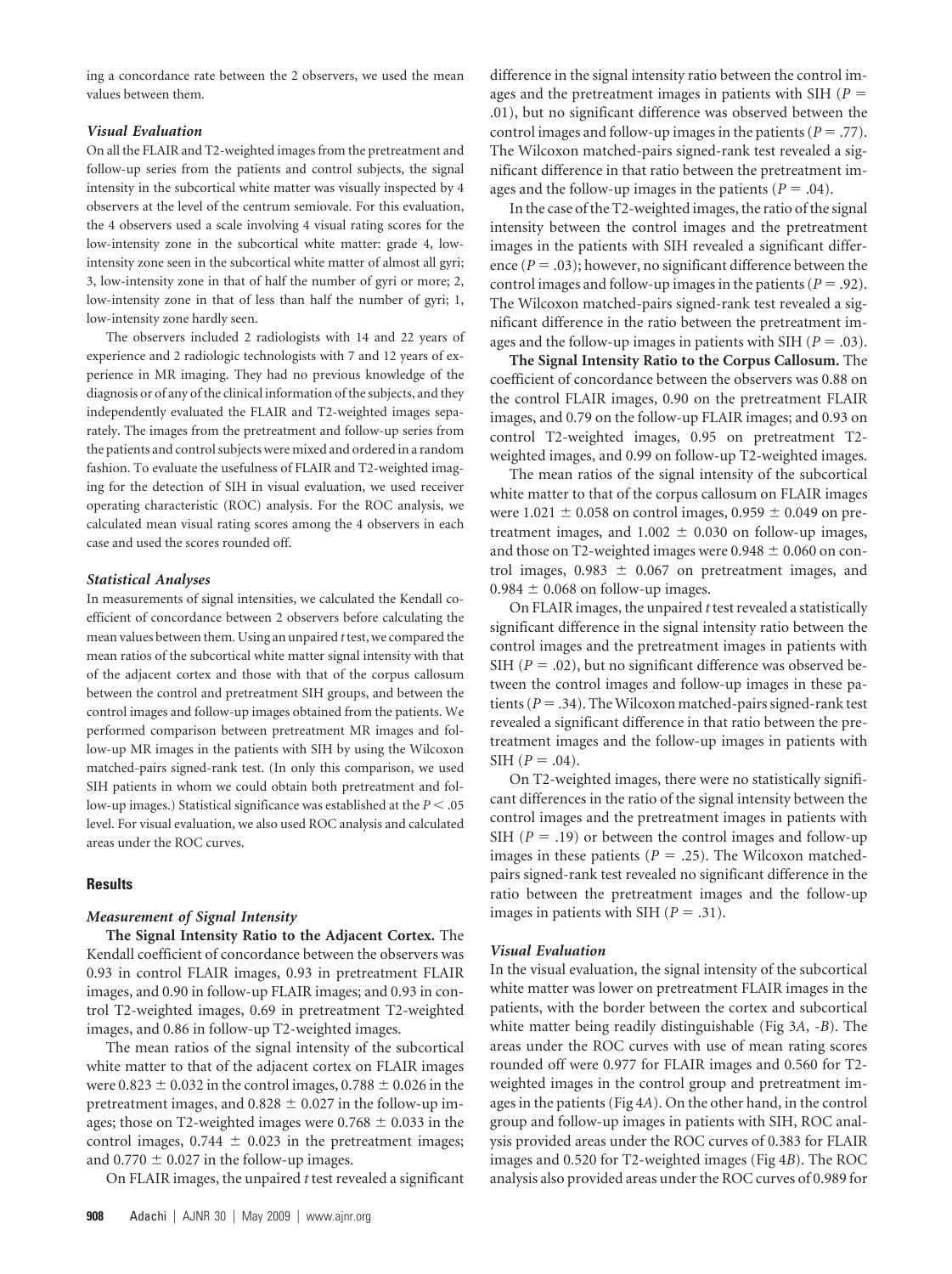

Fig 4. A, A receiver operating characteristic (ROC) curve in the control group and pretreatment images in patients with SIH. *B*, An ROC curve in the control group and follow-up images in patients with SIH. *C*, An ROC curve in pretreatment and follow-up images in patients with SIH.



**Fig 5.** A pretreatment T2-weighted image from case 1 (*A*) and a follow-up T2-weighted image when the symptoms of SIH resolved (*B*). Signal intensity alteration of the subcortical white matter is not visually appreciable between pretreatment and follow-up T2-weighted images, though a small amount of subdural effusion seen on the pretreatment image has resolved on the follow-up image.

FLAIR images and 0.596 for T2-weighted images on pretreatment and follow-up images in the patients (Fig 4*C*).

Thus, in SIH, we are convinced that the signal intensity of the subcortical white matter should relatively decrease to the adjacent cortex and corpus callosum on pretreatment FLAIR images and return to that of the control level on the follow-up images. In contrast, on the T2-weighted images we could hardly recognize the decrease in the signal intensity of the subcortical white matter in either the pretreatment or follow-up images in the patients (Fig 5*A*, -*B*).

#### **Discussion**

Recently, many reports have described MR imaging findings for SIH, including subdural hematoma or effusion, enlargement of the venous sinuses (eg, the venous distension sign), enlargement of the pituitary gland, pachymeningeal thickening and enhancement, and downward displacement of the brain (sagging brain).<sup>1-9</sup> These phenomena can be explained by the Monro-Kellie hypothesis and are considered to be compensative changes for the loss of CSF.<sup>10</sup> However, within the brain, the blood-brain barrier restricts the extracellular fluid expansion generating interstitial edema, primarily resulting in an increase in the volume of the vessels and meninges.<sup>9</sup>

On the other hand, on reviewing MR images of patients with SIH, we visually observed on FLAIR images that the signal intensity of the subcortical white matter was decreased, with the border between the cortex and subcortical white matter being more readily distinguishable than in healthy control